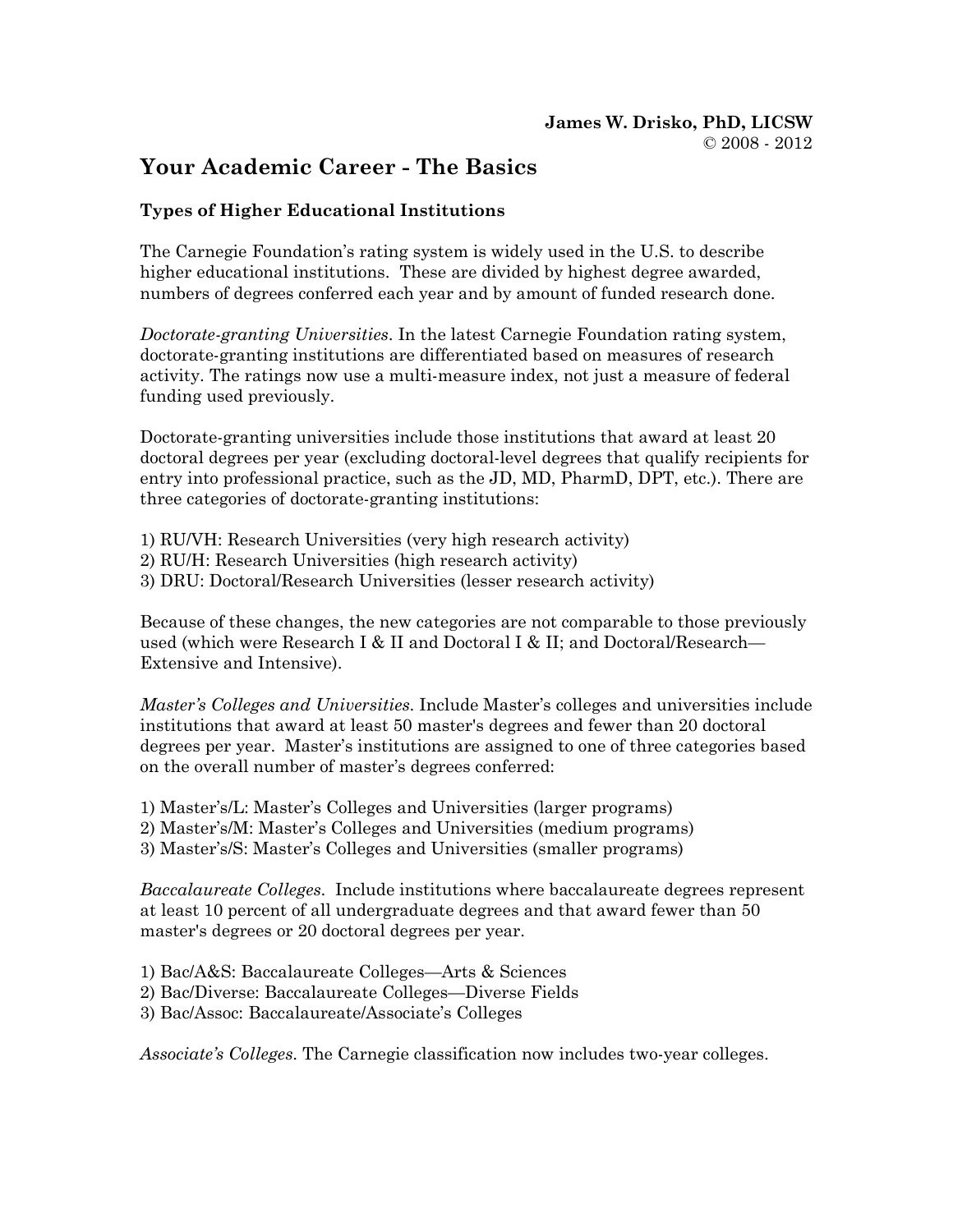## Types of Academic Hire

a) Tenure-track - usually beginning with a three-year contract, the tenure-track leads to formal review for promotion and tenure (usually) after the sixth year on faculty. Once a faculty member is tenured, research productivity and teaching is not reviewed on a regular basis at most institutions. Tenure track faculty have different ranks based on experience and productivity (Assistant, Associate, and Full Professor).

b) *Clinical faculty* - in many professional schools, including many schools of social work, clinical faculty work on one-year to multiyear contracts with the main focus on teaching and generally a much lesser focus on research and publication. However, overall clinical faculty productivity and quality of teaching is reviewed on an annual basis. Contracts are typically reviewed and renewed or terminated each year. Clinical track faculty often have a range of ranks (Assistant, Associate, etc) based on experience and productivity.

c) Adjunct faculty - in most institutions adjunct faculty serve for a defined, contract period. This may be to teach a specific course, to teach for a semester or year. In no case is one's contract automatically renewed; adjunct teaching may be used to fill in for tenure-track faculty sabbaticals, etc. Contract teaching by adjunct faculty may be a useful complement for those mainly in clinical practice. Adjunct appointments may or may not be ranked; many are solely ranked at instructor level.

## Academic Ranks

a) Instructor: Is the lowest level of faculty appointment. Instructors may serve as temporary adjunct faculty, or may reflect that the faculty member lacks a doctoral degree. All adjuncts at some institutions are given this rank – despite holding other ranks at other institutions where they are full-time faculty members. A Ph.D. may not be required.

b) Assistant Professor: The most common rank for an initial full time faculty appointment is to the Assistant Professor rank. Assistant professors typically hold the Ph.D. degree.

c) Associate Professor: After review of performance on a faculty, most frequently after six years, one may be promoted to the Associate Professor rank. Promotion to Associate Professor often, but not always, occurs jointly with tenure.

d) Professor: After continued high quality performance on a faculty, an associate professor may request him promotion to "full" professor rank. A full professor has demonstrated high quality research and teaching. Typically the "full" is implicit – one is not entitled to use the label "professor" until reaching full professor rank.

Named or *Endowed Professorships* maybe granted to faculty who have demonstrated high quality research in an area. Their appointment is to a specific "chair" which is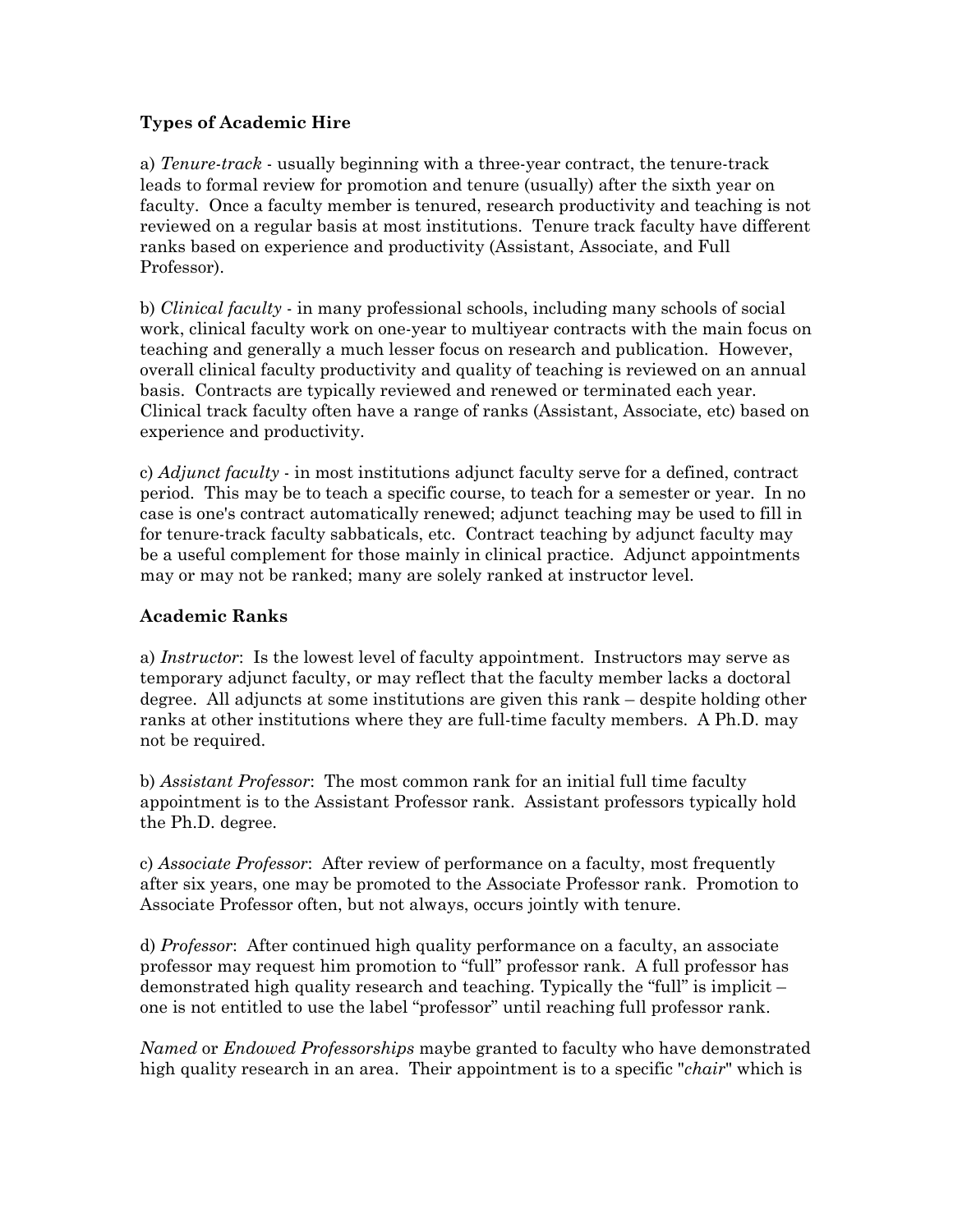typically named after the donors who funded the position. These are typically full professor ranks only.

# Core Academic Roles

There are several core academic roles. In all institutions 1) research, 2) teaching and 3) service are key criteria for promotion and tenure. In many institutions, 4) obtaining external grant funding is considered a key aspect of research achievement. Some institutions also value 5) *administrative work* as a criterion for promotion and tenure – especially after tenure. A recent publication in social work indicates that research and scholarship are generally weighted much more heavily than is teaching in reviews of promotion and tenure, with service a distant third. That said, institutions very widely on the differential emphasis they place on these core criteria.

Teaching always includes core classroom teaching as rated by student evaluations and most commonly by peer observations and observations by administrators such as sequence chairs. Field advising is typically excluded from teaching. Institutions vary in the consideration they place on other forms of teaching such as in-service trainings and staff training.

Research always includes empirical research projects but (often) also includes many other forms of scholarship. Published books, published journal articles and conference paper presentations are typically considered as core scholarly works. In many cases institutions create hierarchies to differentially weight the value of different forms of publications and presentations toward promotion and tenure. Typically single author peer-reviewed journal articles are given highest weight. The journal in which they are published may also influence the weighting process journals of larger circulation or greater impact factor on the discipline are considered more desirable than those in journals of smaller circulation. Some institutions also highly regarded interdisciplinary publications; others do not. Books are more highly valued when published by academic presses that include an academic peer review process. In most cases single authored publications are weighted more than are multi-author publications. First author status (that is, being the first named author in a list) generally holds highest regard; impact decreases for each consecutive author where there are many authors to a single article. Some institutions weight publications by quantitative impact factors or ratings of the number of times an article is cited in the Social Science Citation Index which is a catalog of reference lists from published articles.

Conference paper publications and workshops are typically valued less than publications. This is because of their ephemeral nature and the lack of means to gain systematic feedback about them. While book reviews and a peer review (also called "juried") vetting process of published articles allow for wide feedback from within one's profession or discipline, conference paper publications do not afford a systematic method for assessment. Still, they offer visibility within the profession.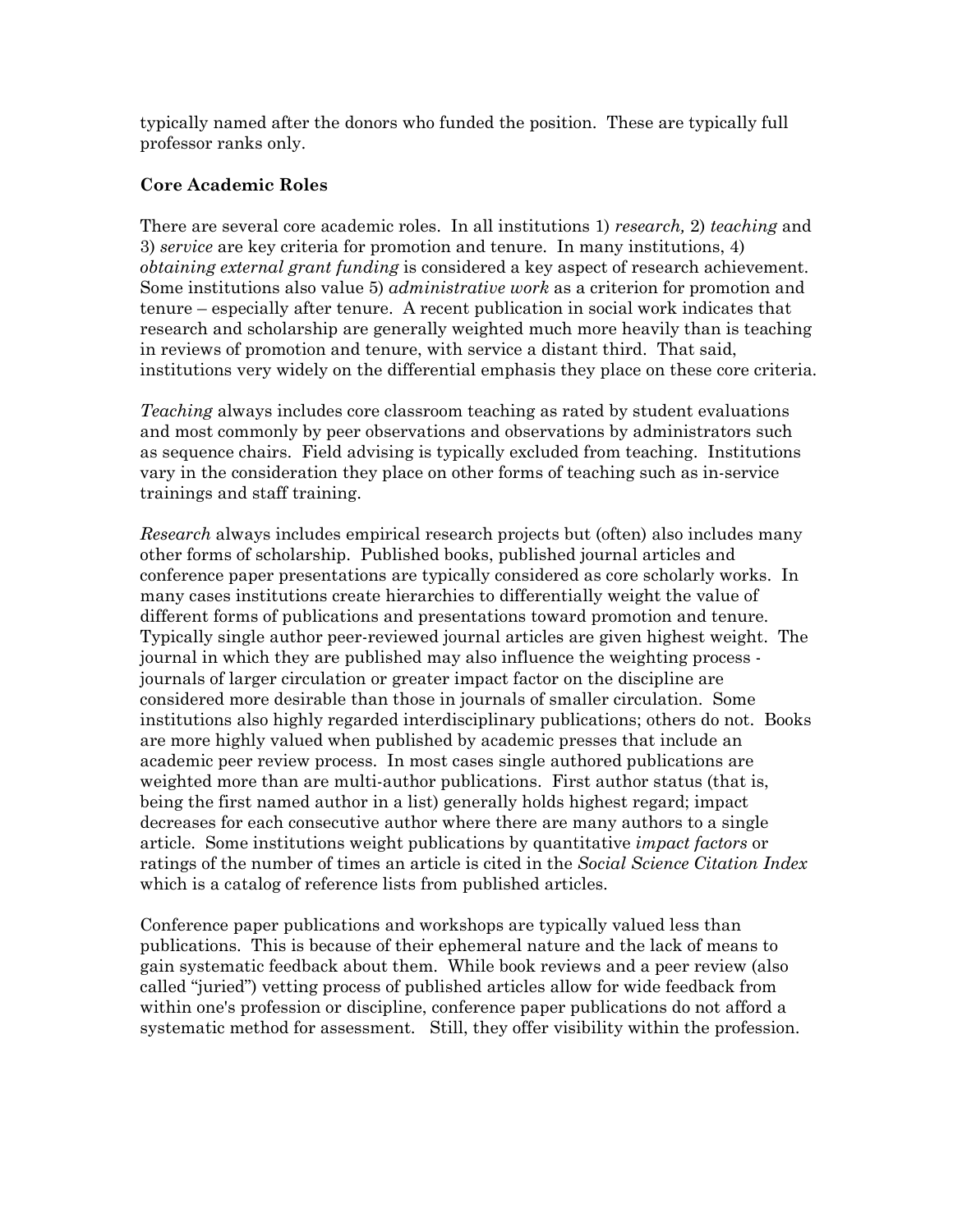Numbers of publications expected for tenure very widely among institutions. Many institutions argue for between 12 and 30 publications at time of tenure. Some institutions require a book for tenure; others do not. Expectations around numbers of publications will only be rough estimates; in no cases should the simple attainment of any number of publications be viewed as a ticket to tenure.

Service relates to committee work, citizenship as well as service to the community and service to one's discipline or profession. Almost all faculty are expected to do student advising and participate on several institutional committees. Some institutions value community or professional service, while others do not. Service is generally an expected part of promotion to full professor rank, where one's impact on the discipline or profession may be evident in leadership roles beyond the academic institution.

Obtaining Grants is often merged with research, but is a pivotal part of retaining a job at many research intensive institutions. Informally, obtaining grants equal to at least one's salary (often including overhead) or ideally more than one's salary is increasingly a rough benchmark. Of course, this may be a bit erratic - a big grant for three years and only small grants for the next, etc. Many recent job descriptions highlight grant funded research potential explicitly.

Administration is valued in some institutions. This includes leadership work beyond ordinary committee service such as faculty hiring, sharing a sequence, or leading a reaccreditation process.

Clinical practice may be viewed as a second job if you are paid for it. This may mean it is not viewed as part of one's academic work, even if your teach practice. Always be clear on such expectations - best in writing. Sometimes only pro bono work is considered service; in other institutions it is not viewed as vital to an academic career.

#### The Tenure and Promotion Process

For new Assistant Professors, there is (typically) an annual review with the Dean or Associate Dean to review progress and identify strengths, concerns and areas for additional attention. In reality the way this is done, its depth and its perceived helpfulness vary widely. These reviews are as much formulative and guiding as summative. Of course, the faculty member may play a part in this – we may not hear what we don't want to hear, or assume criticism when guidance is intended.

A 3rd year review (at the end of the first contract or half way to tenure) is very common. This process is summative of achievement and also of future potential, as well as formulative in guiding future work. (Some schools give year four as sabbatical to do scholarship and research prior to coming up for tenure.) Grants obtained may be an important part of this deliberation.

During the  $5<sup>th</sup>$  year one begins to prepare a dossier including 1) an updated CV, 2) a statement of teaching philosophy,3) a list of faculty assignments (course taught,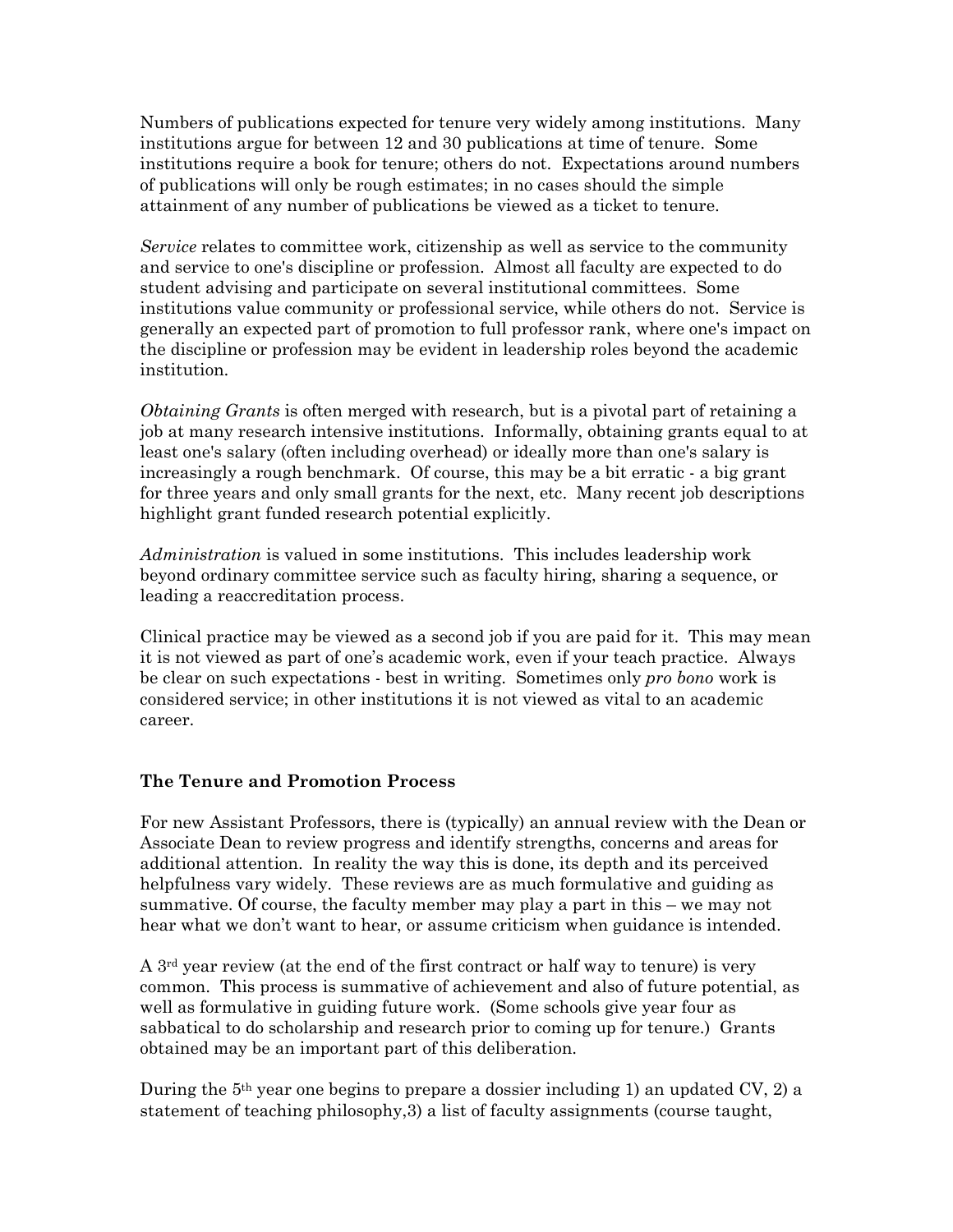other academic roles), 4) course evaluations (which may be left to the faculty member to complete or may be compiled by the Dean's or Registrar's office), 5) copies of funded grants - and in some cases promising but (as yet) unfunded grant applications, 6) copies of all publications (in print and accepted; some want copies of manuscripts under review but these will (usually) have less weight than those accepted or better in print already).

Some institutions will also want syllabi the faculty member has developed, materials used for teaching, and perhaps materials from conference papers (such as handouts of PowerPoint slides). One should add materials that make the best case.

Some institutions use a portfolio approach where faculty create summaries of selected works that represent various aspects of their contributions and achievements. Of course, at a meta-level, the materials the institution traditionally requires one to prepare amount to a sort of portfolio – but most portfolios allow more variety and more selectivity.

Most institutions also ask the faculty member to prepare a list of potential external reviews who must be faculty at other institutions (but ideally not close friends or anyone who will be perceived as unduly biased toward the candidate). These will be 4 to 8 names. The tenured faculty, Dean or Provost will also prepare a list of external reviewers. These people will be contacted until a final list of reviewers (about 4) is finalized – half from the candidate's list and half from the faculty list. These reviewers are ideally PhD level, well known and senior academics. These reviewers are (usually) asked to appraise the candidate's research and scholarship (and sometimes teaching). They are asked to rate the candidate in comparison to the institution's written promotion and tenure criteria as well as to address future potential and sometimes comparable experiences at their own institutions.

All of these materials are appraised by faculty members in one's school or department who hold the rank one seeks or higher rank. (That is, no people early on in their own careers review other newcomers.) The criteria used are specified in the institution's Faculty Code. After faculty review, an administrative review by the Dean takes place using the same criteria. (If the institution has a graduate school, the graduate school faculty and Dean may also do a review.) Finally, the institution's Provost and President do the final review.

## Planning Your Own Academic Career

Most early career academics describe themselves as happy and productive, and almost all planned to stay in the academy. Concerns include: a lack of protected time for research, a lack of understanding about the rules and procedures of promotion (only 31 percent said they understood), problems in communication with Deans (often centering on too few meetings about promotion); uncertain funding for research; concerns about financial security and greater concerns among women about good to excellent chances for promotion.

Full-time positions in social work are increasing with new BSW, MSW and PhD programs. Many opportunities (or points of entry) center on teaching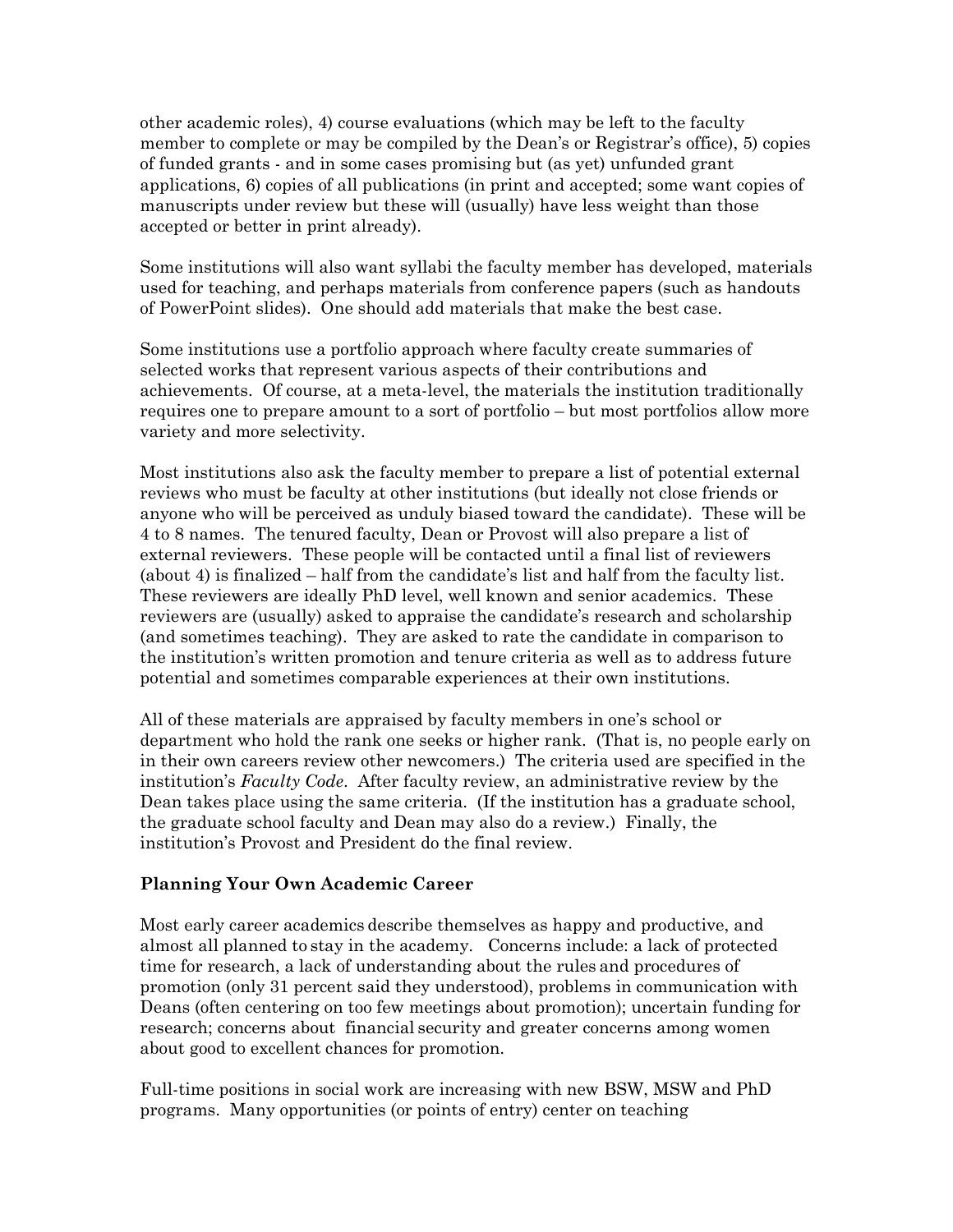undergraduates. Teaching and advising may be heavy in such roles, research less so. However, success in BSW teaching can be a stepping stone into MSW teaching. For PhD teaching the limited emphasis on research, publications and grants, however, may be less than optimal.

Many adjunct positions are also available in social work. These afford and opportunity to do both practice and teaching, to diversify one's workload. The down side is that pay for adjunct work is piecework by number of courses taught (\$2,000 to \$5,000 with experience and institution) and generally lacks benefits. Adjuncts may also do field advising or rub off-campus satellites of larger programs on a contract basis. Pay for such work varies widely.

## Some things to consider:

1) Identifying your own interest, goals and personal needs. Where you teach will provide varied opportunities and pose varied demands on your and your time. Seek good match of institutional research and teaching expectations with your interests and goals. There is no best institution for everyone.

2) Look for the type of institution that fits your goals and needs. There are more BSW teaching positions than all other levels combined. They are also widely distributed geographically. MSW teaching positions are fewer and tend to be more concentrated in urban areas – they are also more competitive. PhD teaching follows success at MSW level.

The first job is usually the hardest to obtain. But it is easier to more among institutions when your have been a successful faculty member at one institution and are more widely know within the profession.

3) Look at the available supports within the academic institution. How is the annual review process done? Is it viewed as helpful to guide new faculty?

Are there good library resources? Office space? Computers? Other equipment needed for research? Are there resources such as grant finding and grant writing supports available?

Is there support and staff help both in identifying grant opportunities and in writing up grants. Is there help with budgets and cost estimates, specialized tools and equipments, statistical backup, etc.? What perks come back to you as a faculty member if you obtain a large grant? (How is overhead handled?)

4) How is mentoring done? Is there a formal program and system? Are there options to choose mentors or is one appointed? Can one have multiple mentors in content areas as well as for the tenure process? Research and experience show that outside mentoring may be invaluable to women and persons of color.

5) Is there other guidance regarding tenure and promotion available in the institution? Some have training programs for all new faculty members. These may help you plan for the expectations of your specific location – which is a big help.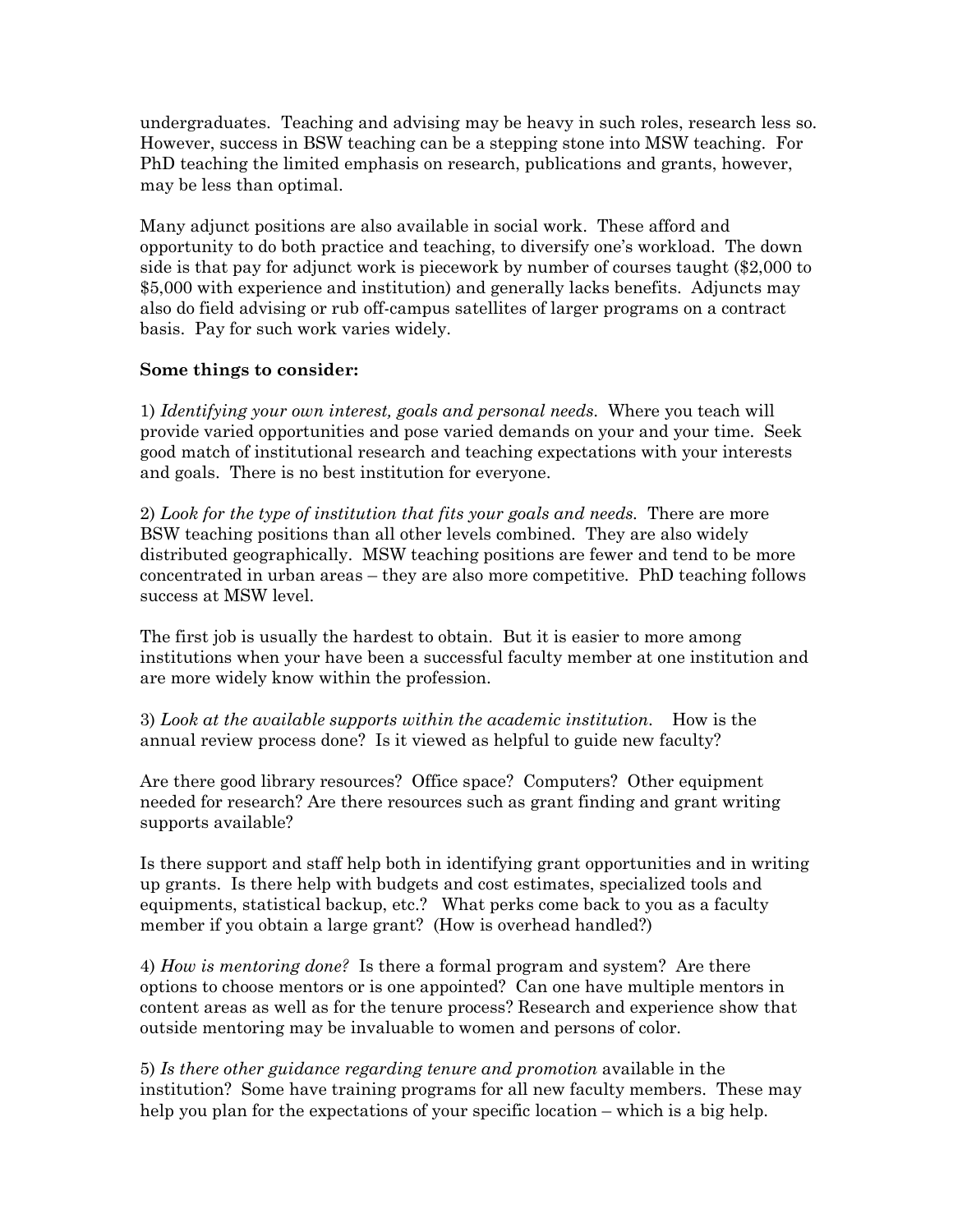Try to complete and have published some papers and some conference publications before/during your doctoral studies. This is an increasing expectation as it shows your ability to complete article manuscripts and get them accepted through peer review.

6) What are salaries and benefits? Pay is often based on a 10 month contract thought there may be additional pay for summer teaching under separate contract. The *Chronicle of Higher Education* publishes annual summaries of salary ranges for different ranks at the various types of institutions. Do consider that you may be able to continue a private practice, to begin to do workshops and trainings which can be additional sources of income.

## Your Curriculum Vitae (CV) (aka a resume)

As you go through your PhD studies, you should develop and refine your CV. The goal is to find the best way to make clear–to market–your education, experiences and accomplishments and training–and the best way to describe them. You should catalog your teaching and research experience, publications, presentations, awards, honors, affiliations and other such details.

One good way to start is to review the CVs of other academics (in print or online – many faculty CVs are available online). Look for a good clear format and organization. Don't let key accomplishments and credentials to be lost in lots of minor points. Never fake or embellish – this can come back to haunt you or even get your fired. Present your credentials and qualifications clearly, succinctly and in descending order of importance. That is, your PhD goes before your MSW and before your BA. Recent events go before older ones. Tailor your CV to each different job for which you apply. Highlight those features that fit best – more practice or more research for instance.

You send your CV with a cover letter that describes your interest in the position you're applying for and that promotes your good fit for the position. Such a cover letter should also be tailored to each specific position for which you are applying. Make clear what/how you will contribute to the program–and institution–to which you're applying. Views differ on the length of cover letters: One view is to keep it brief; the other is to take as long as you wish to sell yourself – but no more than 3 sides. Tailor the cover letter to each position. Obviously you will have to look carefully and reflectively at key information about a program (catalog, syllabi, etc.) to tailor the cover letter to the specifics of the position.

#### Some Tips Learned from Experience!

File all tenure and promotion materials (all teaching evaluations, all letters that acknowledge your good work, all conference brochures showing what you've presented, agency ads) in a single file draw or big box. This will help with recall and preparing materials later.